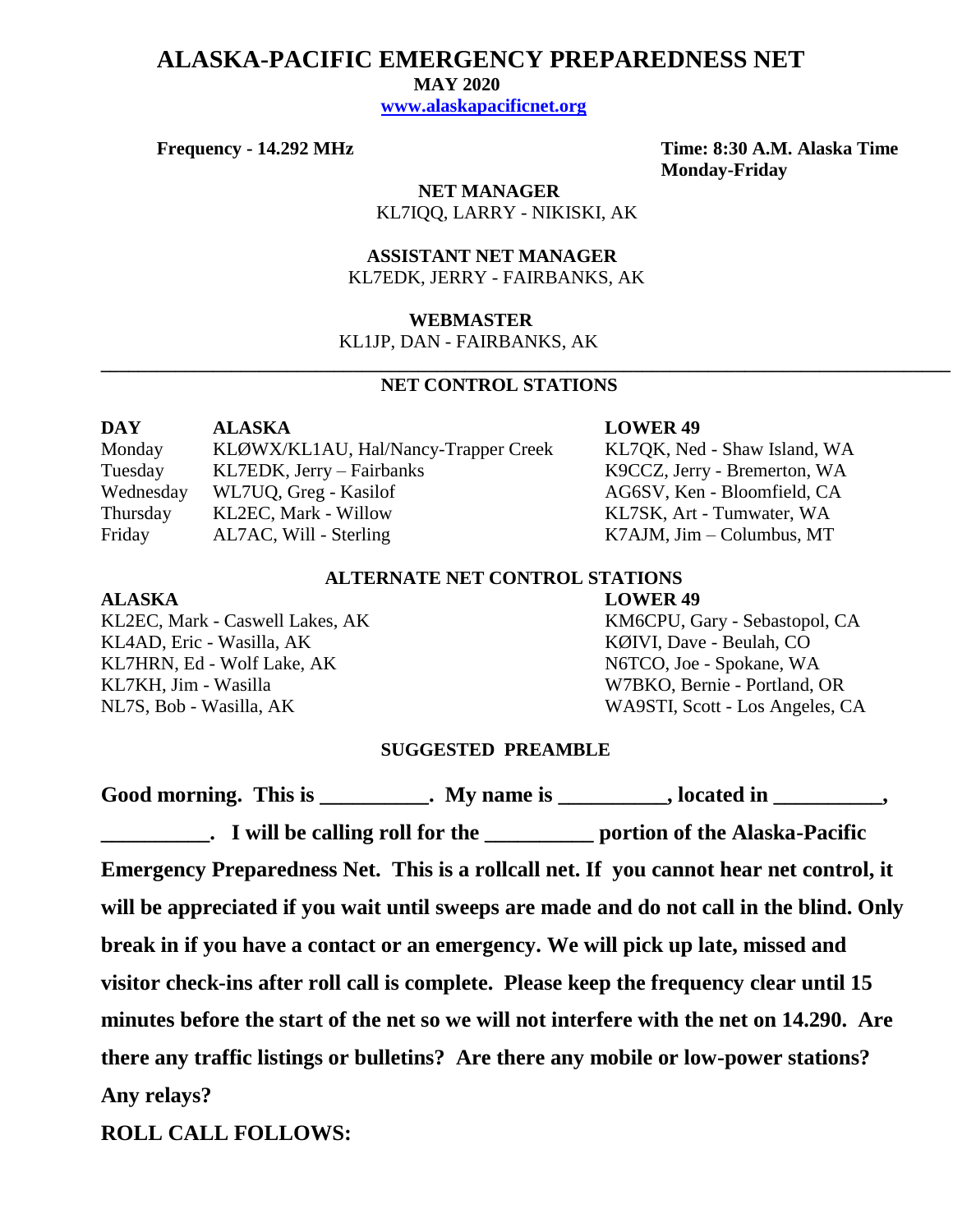|              | <b>LOWER 49 - MAY 2020</b> |                     | <b>DATE</b> | <b>DATE</b> | <b>DATE</b> | <b>DATE</b> | <b>DATE</b> | <b>DATE</b> |
|--------------|----------------------------|---------------------|-------------|-------------|-------------|-------------|-------------|-------------|
|              |                            |                     |             |             |             |             |             |             |
| KJ6LJK       | Richard                    | Angels Camp, CA     |             |             |             |             |             |             |
| N6TEZ        | Al                         | Anza, CA            |             |             |             |             |             |             |
| KL7HM        | Hugh                       | Apache Junction, AZ |             |             |             |             |             |             |
| W7ZF         | Herb                       | Bellevue, WA        |             |             |             |             |             |             |
| KØIVI        | Dave                       | Beulah, CO          |             |             |             |             |             |             |
| AG6SV        | Ken                        | Bloomfield, CA      |             |             |             |             |             |             |
| K9CCZ        | Jerry                      | Bremerton, WA       |             |             |             |             |             |             |
| KL7AB        | <b>Bob</b>                 | Chehalis, WA        |             |             |             |             |             |             |
| K7AJM        | Jim                        | Columbus, MT        |             |             |             |             |             |             |
| K7OOS        | Harold                     | Coos Bay, OR        |             |             |             |             |             |             |
| W7BBA        | Jim'                       | Cottage Grove, OR   |             |             |             |             |             |             |
| VE6NL        | Neal                       | Empress, AB         |             |             |             |             |             |             |
| W7RMH        | Rick                       | Everett, WA         |             |             |             |             |             |             |
| W7ADB        | John                       | Federal Way, WA     |             |             |             |             |             |             |
| AF7MU        | Rusty                      | Florence, OR        |             |             |             |             |             |             |
| KA6WAG       | Robert                     | Florence, OR        |             |             |             |             |             |             |
| K7LWF        | Lyman                      | Gig Harbor, WA      |             |             |             |             |             |             |
| AL1R         | Jim                        | Indianola, WA       |             |             |             |             |             |             |
| W7ISP        | Mike                       | Ione, WA            |             |             |             |             |             |             |
| <b>ABØDK</b> | Dave                       | Kirksville, MO      |             |             |             |             |             |             |
| AD6RH        | Jeff                       | Livermore, CA       |             |             |             |             |             |             |
| W7DRT        | Don                        | Longbranch, WA      |             |             |             |             |             |             |

WA9STI Scott Los Angeles, CA

KA7ZEM Jerry Mesa, AZ

 $\sqrt{2}$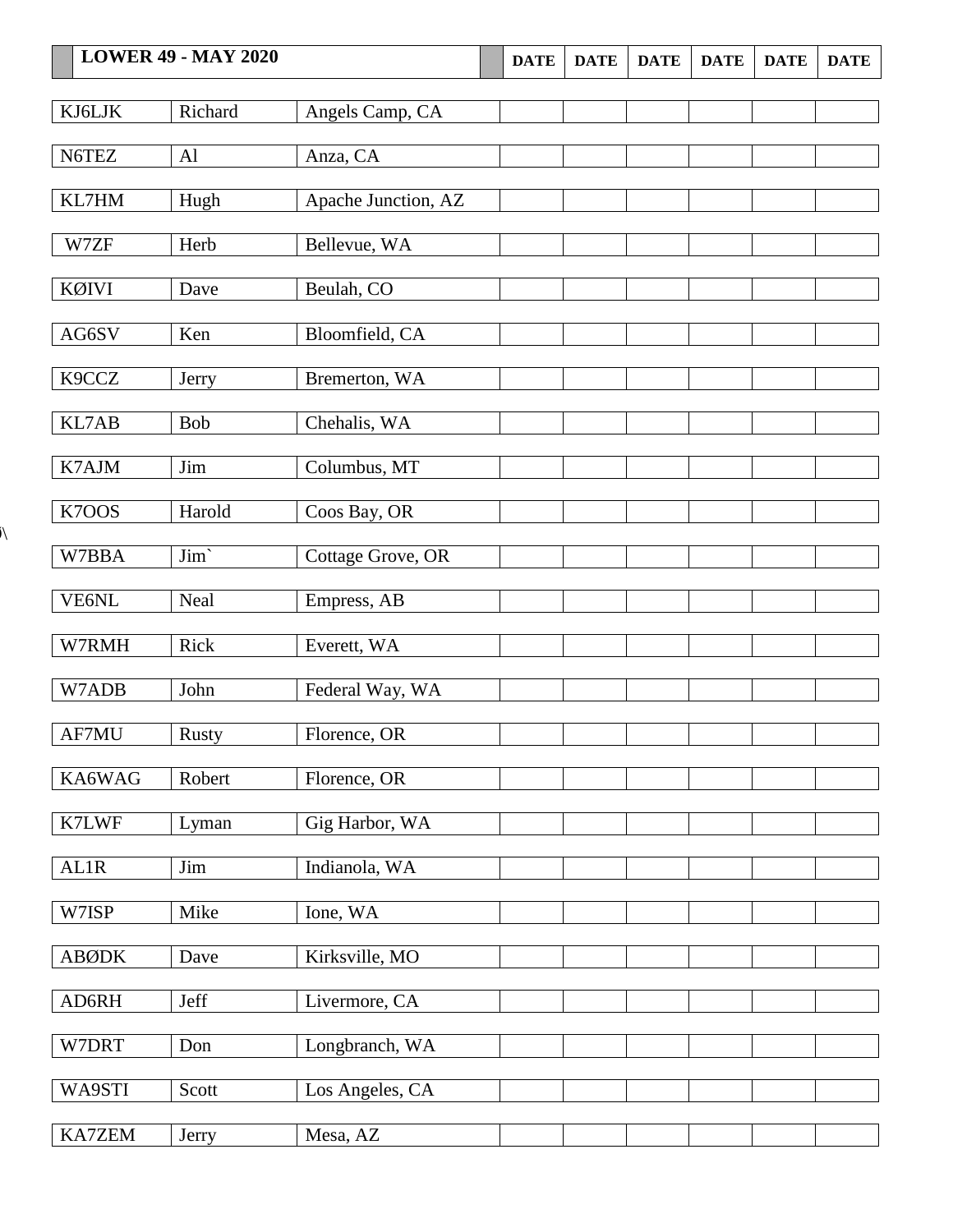| N6BOW         | Doug         | Paradise, CA       |  |  |  |
|---------------|--------------|--------------------|--|--|--|
| <b>KF7RCO</b> | Roeland      | Phoenix, AZ        |  |  |  |
| K6YBV         | <b>Bob</b>   | Placerville, CA    |  |  |  |
|               |              |                    |  |  |  |
| W7BKO         | Bernie       | Portland, OR       |  |  |  |
| VE7OFA        | Robert       | Port Alberni, BC   |  |  |  |
| AL7DD         | <b>Nick</b>  | Port Orchard, WA   |  |  |  |
| <b>KB7PYF</b> | Charlie      | Poulsbo, WA        |  |  |  |
| KX6Q          | Les          | Redding, CA        |  |  |  |
| AL7Y          | Scott        | Ruger Ranch, AZ    |  |  |  |
| K7GU          | Karl         | Santa, ID          |  |  |  |
| K7SK          | Steve        | Seattle, WA        |  |  |  |
| KM6CPU        | Gary         | Sebastopol, CA     |  |  |  |
| KL7QK         | Ned          | Shaw Island, WA    |  |  |  |
| N6TCO         | Joe          | Spokane, WA        |  |  |  |
| AK7YT         | Glenn        | Stockton, CA       |  |  |  |
| WA6PWP        | <b>Bill</b>  | Stockton, CA       |  |  |  |
| NL7QT         | Don          | Tacna, AZ          |  |  |  |
| <b>KLØVW</b>  | Bonnie       | Tacna, AZ          |  |  |  |
| KL7IZH        | <b>Steve</b> | Tonasket, WA       |  |  |  |
| KL7SK         | Art          | Tumwater, WA       |  |  |  |
| KL7LL         | John         | Valley, WA         |  |  |  |
| KA7ZQW        | Terry        | Vancouver, WA      |  |  |  |
| W6SGJ         | Dick         | Vancouver, WA      |  |  |  |
| WX8OH         | Warren       | W. Lafayette, OH   |  |  |  |
| W7UMX         | <b>MARS</b>  | Whidbey Island, WA |  |  |  |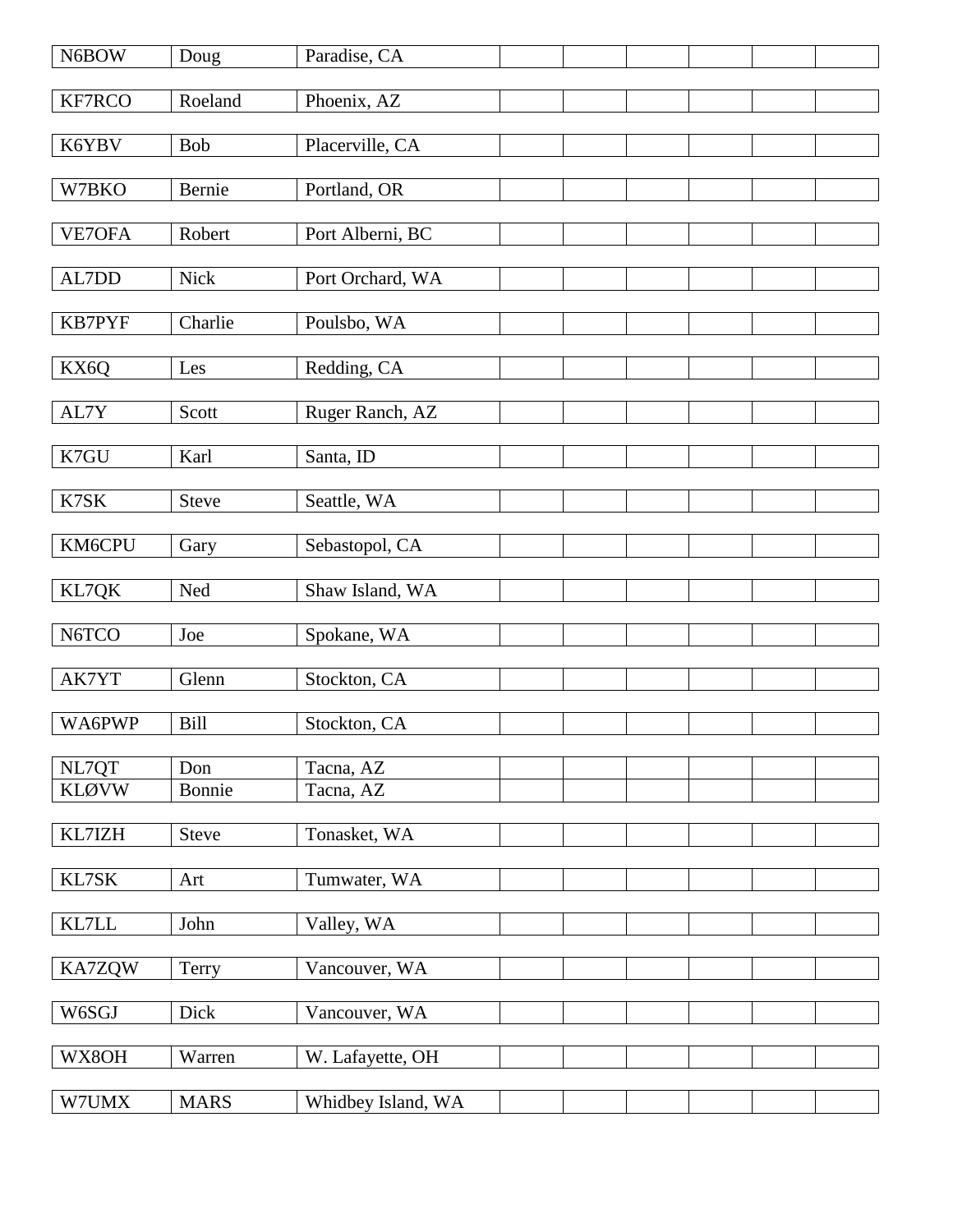| W9JDW          | $\overline{J}$ im              | Washington, IN                       |             |             |             |             |             |             |
|----------------|--------------------------------|--------------------------------------|-------------|-------------|-------------|-------------|-------------|-------------|
| AL7D           | Dave                           | Yuma, AZ                             |             |             |             |             |             |             |
|                |                                |                                      |             |             |             |             |             |             |
|                |                                | <b>LOWER 49 TOTAL</b>                |             |             |             |             |             |             |
|                |                                | TOTAL CHECK-INS (INCLUDING VISITORS) |             |             |             |             |             |             |
|                |                                |                                      |             |             |             |             |             |             |
|                |                                | <b>TOTAL FORMAL TRAFFIC</b>          |             |             |             |             |             |             |
|                | VISITORS - LOWER 49 - MAY 2020 |                                      | <b>DATE</b> | <b>DATE</b> | <b>DATE</b> | <b>DATE</b> | <b>DATE</b> | <b>DATE</b> |
| <b>STATION</b> | <b>NAME</b>                    | <b>LOCATION</b>                      |             |             |             |             |             |             |
|                |                                |                                      |             |             |             |             |             |             |
|                |                                |                                      |             |             |             |             |             |             |
|                |                                |                                      |             |             |             |             |             |             |
|                |                                |                                      |             |             |             |             |             |             |
|                |                                |                                      |             |             |             |             |             |             |
|                |                                |                                      |             |             |             |             |             |             |
|                |                                |                                      |             |             |             |             |             |             |
|                |                                |                                      |             |             |             |             |             |             |
|                |                                |                                      |             |             |             |             |             |             |
|                |                                |                                      |             |             |             |             |             |             |
|                |                                |                                      |             |             |             |             |             |             |
|                |                                |                                      |             |             |             |             |             |             |
|                |                                |                                      |             |             |             |             |             |             |
|                |                                |                                      |             |             |             |             |             |             |
|                |                                |                                      |             |             |             |             |             |             |
|                |                                |                                      |             |             |             |             |             |             |
|                |                                |                                      |             |             |             |             |             |             |
|                |                                |                                      |             |             |             |             |             |             |
|                |                                |                                      |             |             |             |             |             |             |
|                |                                |                                      |             |             |             |             |             |             |
|                |                                |                                      |             |             |             |             |             |             |
|                |                                |                                      |             |             |             |             |             |             |
|                |                                |                                      |             |             |             |             |             |             |
|                |                                |                                      |             |             |             |             |             |             |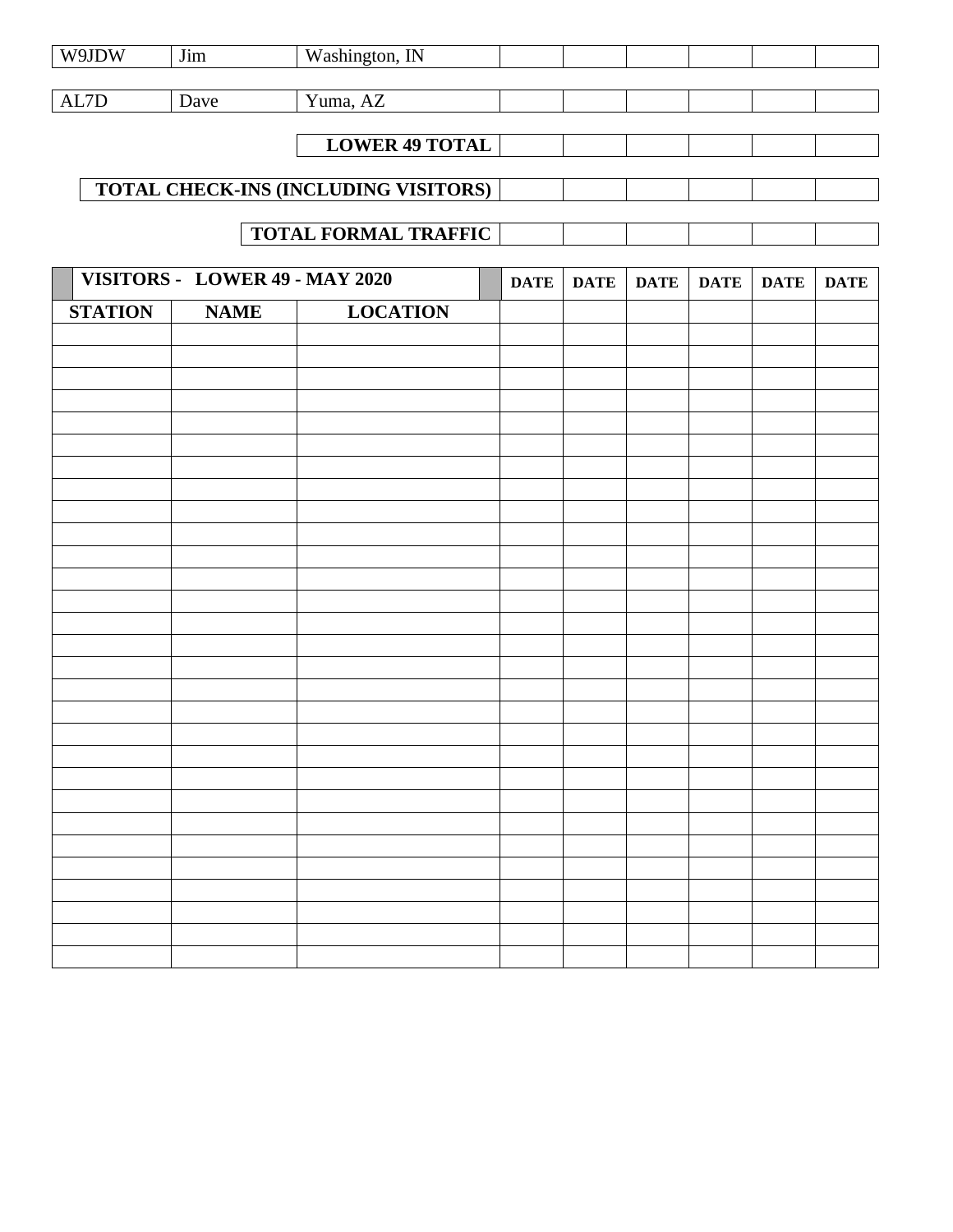|                | <b>ALASKA - MAY 2020</b> |                     | <b>DATE</b> | <b>DATE</b> | <b>DATE</b> | <b>DATE</b> | <b>DATE</b> | <b>DATE</b> |
|----------------|--------------------------|---------------------|-------------|-------------|-------------|-------------|-------------|-------------|
| <b>STATION</b> | <b>NAME</b>              | <b>LOCATION</b>     |             |             |             |             |             |             |
|                |                          |                     |             |             |             |             |             |             |
| <b>ALØU</b>    | Art                      | Anchorage, AK       |             |             |             |             |             |             |
|                |                          |                     |             |             |             |             |             |             |
| KL7ICB         | John                     | Anchorage, AK       |             |             |             |             |             |             |
| KL7QZ          | John                     | Anchorage, AK       |             |             |             |             |             |             |
|                |                          |                     |             |             |             |             |             |             |
| KL7YK          | Ron                      | Anchorage, AK       |             |             |             |             |             |             |
|                |                          |                     |             |             |             |             |             |             |
| KL2EC          | Mark                     | Caswell Lakes, AK   |             |             |             |             |             |             |
| KL2GS          | Mac                      | Central, AK         |             |             |             |             |             |             |
|                |                          |                     |             |             |             |             |             |             |
| AL7AQ          | <b>Bruce</b>             | Excursion Inlet, AK |             |             |             |             |             |             |
| KL7WJ          | Debbie                   | Excursion Inlet, AK |             |             |             |             |             |             |
| KG5MIO         | <b>Nick</b>              |                     |             |             |             |             |             |             |
|                |                          | Fairbanks, AK       |             |             |             |             |             |             |
| KL7EBF         | <b>Bob</b>               | Fairbanks, AK       |             |             |             |             |             |             |
|                |                          |                     |             |             |             |             |             |             |
| KL7EDK         | Jerry                    | Fairbanks, AK       |             |             |             |             |             |             |
|                |                          |                     |             |             |             |             |             |             |
| <b>KL7FQQ</b>  | Rose                     | Fairbanks, AK       |             |             |             |             |             |             |
| WL7GX          | Jerry                    | Fairbanks, AK       |             |             |             |             |             |             |
|                |                          |                     |             |             |             |             |             |             |
| KL4QZ          | Kathryn                  | Fox, AK             |             |             |             |             |             |             |
| <b>KL4RA</b>   | Ken                      | Fox, AK             |             |             |             |             |             |             |
|                |                          |                     |             |             |             |             |             |             |
| KL2PM          | Rick                     | Glacier View, AK    |             |             |             |             |             |             |
| KL7YXF         | Lynn                     | Haines, AK          |             |             |             |             |             |             |
|                |                          |                     |             |             |             |             |             |             |
| <b>KL4RH</b>   | Allan                    | Homer, AK           |             |             |             |             |             |             |
|                |                          |                     |             |             |             |             |             |             |
| N7UTV          | Fred                     | Homer, AK           |             |             |             |             |             |             |
| NL7WK          | Tom                      | Homer, AK           |             |             |             |             |             |             |
| WL7FH          | Debbie                   | Homer, AK           |             |             |             |             |             |             |
|                |                          |                     |             |             |             |             |             |             |
| WL7PM          | Dean                     | Homer, AK           |             |             |             |             |             |             |
|                |                          |                     |             |             |             |             |             |             |
| AL5G           | Robert                   | Juneau, AK          |             |             |             |             |             |             |
| <b>KLØQZ</b>   | Glenn                    | Juneau, AK          |             |             |             |             |             |             |
|                |                          |                     |             |             |             |             |             |             |
| KL2UH          | Ernie                    | Juneau, AK          |             |             |             |             |             |             |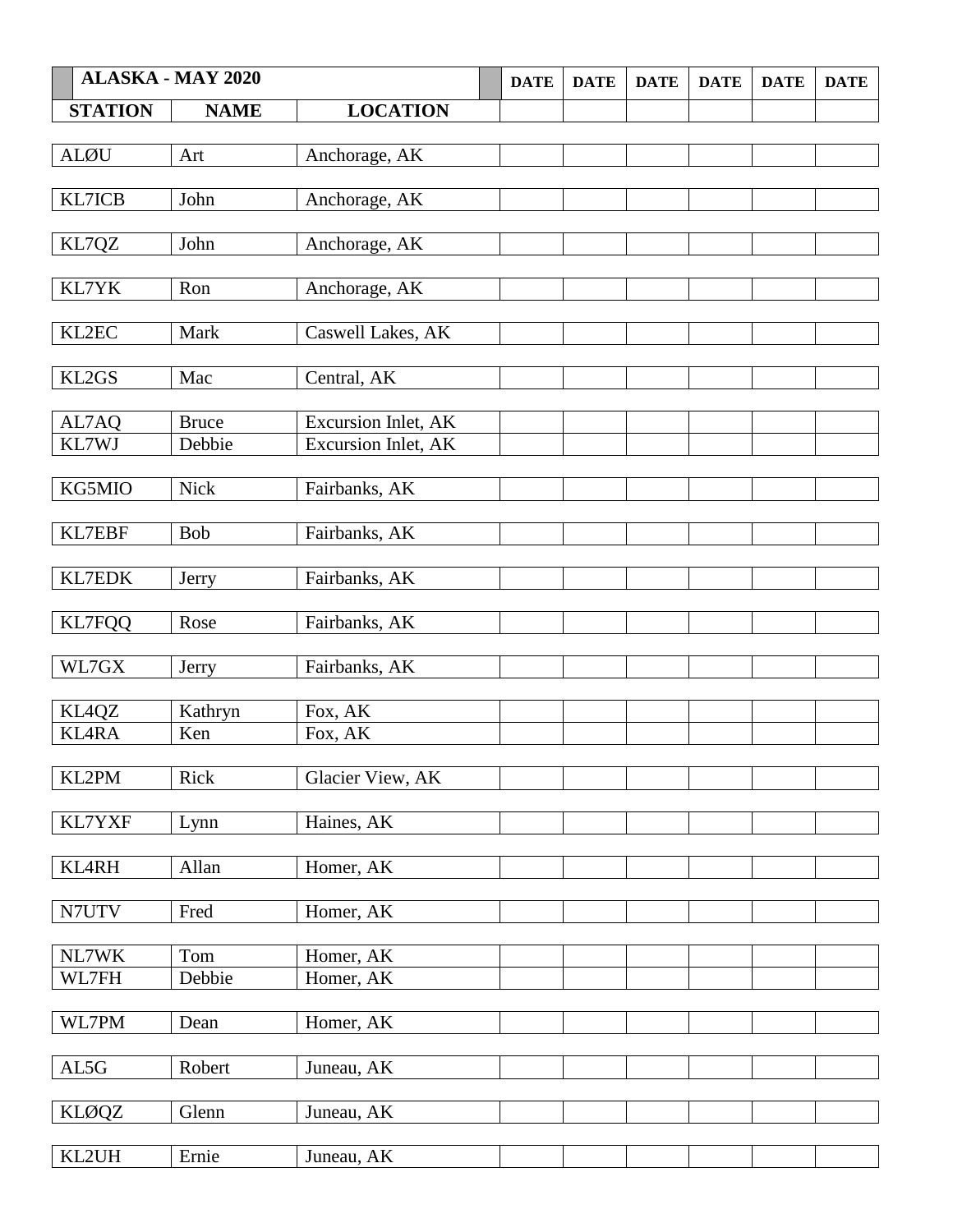| <b>KL7IWC</b>   | Larry               | Juneau, AK               |  |  |  |
|-----------------|---------------------|--------------------------|--|--|--|
| KL7IYD          | Jim                 | Juneau, AK               |  |  |  |
|                 |                     |                          |  |  |  |
| KL7JJB          | <b>Delores</b>      | Juneau, AK               |  |  |  |
| NL3A            | <b>Bill</b>         | Juneau, AK               |  |  |  |
|                 |                     |                          |  |  |  |
| WL7BKA          | Dave                | Juneau, AK               |  |  |  |
|                 |                     |                          |  |  |  |
| WL7UQ           | Greg                | Kasilof, AK              |  |  |  |
| WL7UR           | Karen               | Kasilof, AK              |  |  |  |
| <b>KL4CA</b>    | Saunya              | Ketchikan, AK            |  |  |  |
| <b>KL4CB</b>    | Allen               | Ketchikan, AK            |  |  |  |
|                 |                     |                          |  |  |  |
| KL7GIH          | Chris               | Ketchikan, AK            |  |  |  |
|                 |                     |                          |  |  |  |
| KL7NC           | <b>Bob</b>          | Ketchikan, AK            |  |  |  |
|                 |                     |                          |  |  |  |
| $\it NL7LL$     | Gary                | Ketchikan, AK            |  |  |  |
|                 |                     |                          |  |  |  |
| WL7AUV          | Leroy               | Ketchikan, AK            |  |  |  |
| WL7N            | Mark                | Ketchikan, AK            |  |  |  |
|                 |                     |                          |  |  |  |
| <b>NØSUB</b>    | Don                 | Montana Creek, AK        |  |  |  |
|                 |                     |                          |  |  |  |
| AL7LW           | Larry               | Nikiski, AK              |  |  |  |
| AL7LX           | <b>Brenda</b>       | Nikiski, AK              |  |  |  |
|                 |                     |                          |  |  |  |
| <b>KL7IQQ</b>   | Larry               | Nikiski, AK              |  |  |  |
|                 |                     |                          |  |  |  |
| KL7JHR<br>KL7KL | Dennis<br>Martha    | Ninilchik, AK            |  |  |  |
|                 |                     | Ninilchik, AK            |  |  |  |
| KL7JFT          | Don                 | Palmer, AK               |  |  |  |
| KL2FA           | Carol               | Palmer, AK               |  |  |  |
|                 |                     |                          |  |  |  |
| ${\rm N7FXX}$   | Claude              | Palmer, AK               |  |  |  |
|                 |                     |                          |  |  |  |
| WL7UL           | John                | Peters Creek, AK         |  |  |  |
|                 |                     |                          |  |  |  |
| <b>KE7FXM</b>   | Jimmy               | Prince of Wales Isl., AK |  |  |  |
| <b>KL7AN</b>    |                     |                          |  |  |  |
|                 | Van                 | Soldotna, AK             |  |  |  |
| <b>WA1FVJ</b>   | $\operatorname{Ed}$ | Soldotna, AK             |  |  |  |
|                 |                     |                          |  |  |  |
| $\text{AL7AC}$  | Will                | Sterling, AK             |  |  |  |